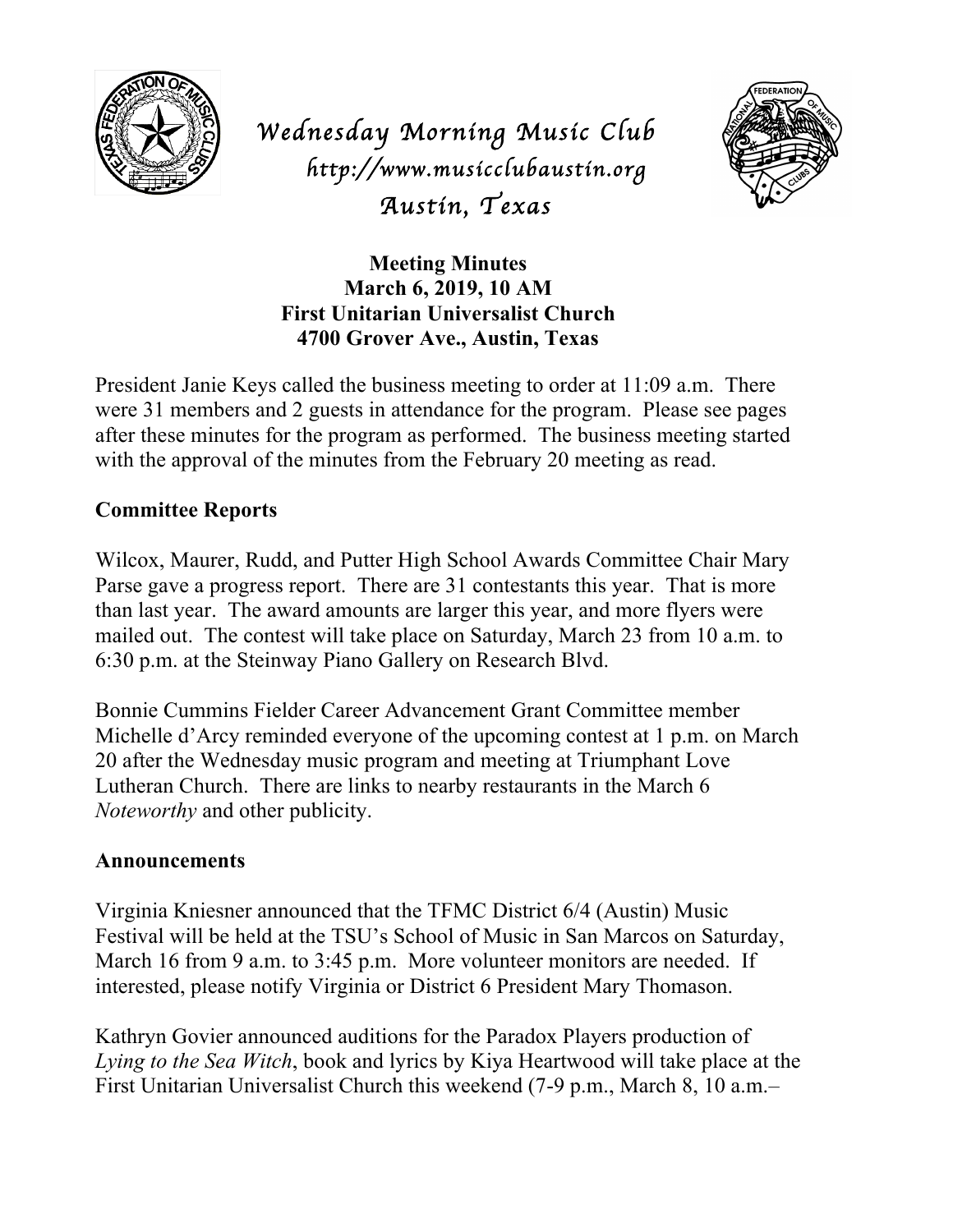12 noon, March 9, and 12:30-2:30 p.m., March 10. There are parts for adults and children, and the pirates will sing and dance. The performances will take place on May 2-5 and 9-12. For more information or to confirm an audition call 512-429-0074.

Carla Johnson reminded everyone of the upcoming TFMC Annual Convention in Lubbock March 28-30. The "cutoff" dates for registration and hotel reservations are March 13 and 14. The entertaining piano duo "Happy Dog Duo" is an award-winning duo that will perform during the convention.

The meeting adjourned at 11:19 a.m.

Submitted by Virginia Kniesner, Recording Secretary